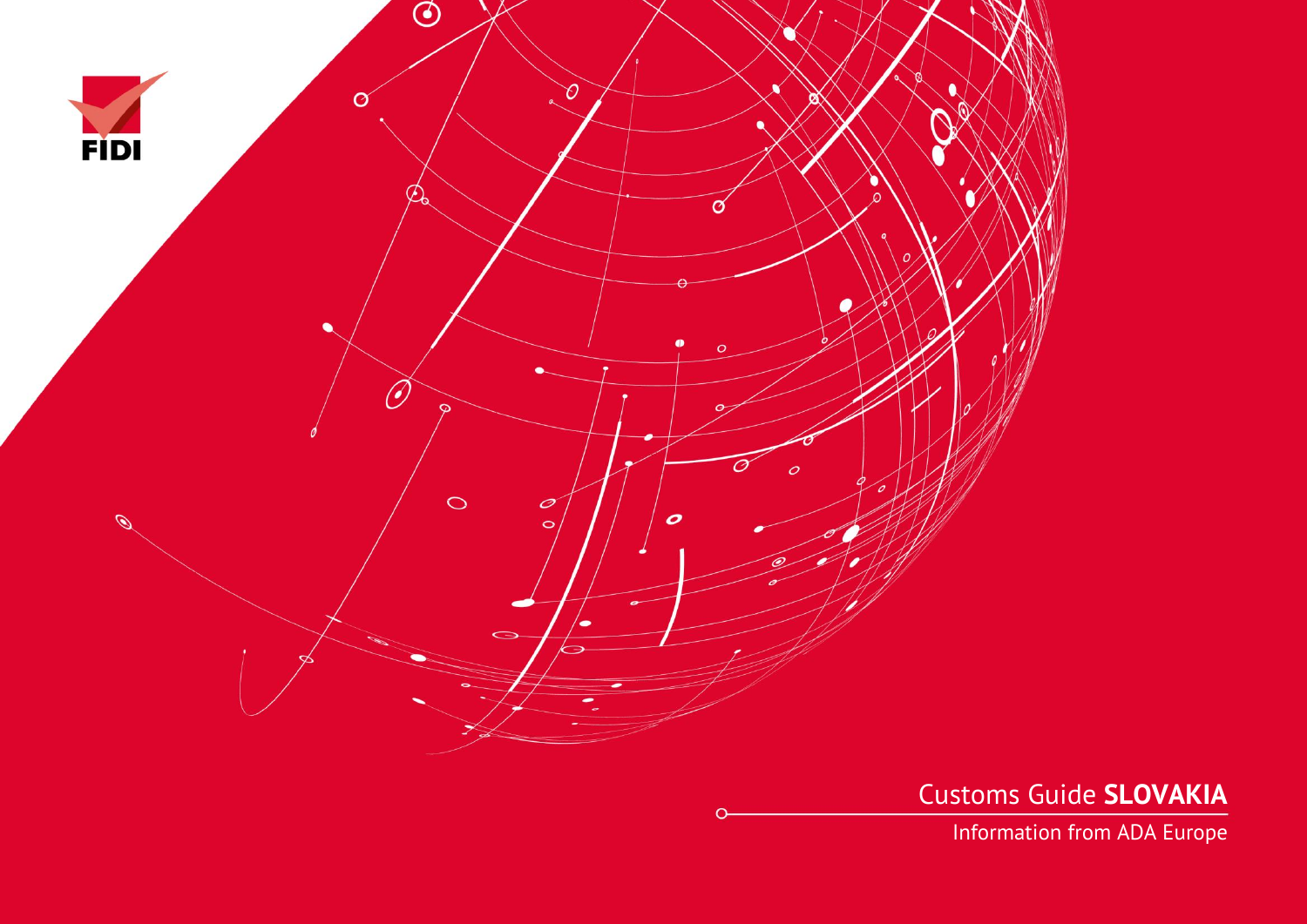## **Customs guide** SLOVAKIA

## **The global quality standard for international moving.**

The FAIM label is your global assurance for a smooth, safe and comprehensive relocation process.





| <b>GOODS</b>                              | <b>DOCUMENTS REQUIRED</b>                                                                                                                                                                                                                                                                                                                                                                                                                                                                                                                                                                                                                                                                                                                                                                                                                                                                                                                                | <b>CUSTOMS PRESCRIPTIONS</b>                                                                                                                                                                                                                                                                                                                                                                                                                                                                                                                                                                                                                                                                                                             | <b>REMARKS</b>               |
|-------------------------------------------|----------------------------------------------------------------------------------------------------------------------------------------------------------------------------------------------------------------------------------------------------------------------------------------------------------------------------------------------------------------------------------------------------------------------------------------------------------------------------------------------------------------------------------------------------------------------------------------------------------------------------------------------------------------------------------------------------------------------------------------------------------------------------------------------------------------------------------------------------------------------------------------------------------------------------------------------------------|------------------------------------------------------------------------------------------------------------------------------------------------------------------------------------------------------------------------------------------------------------------------------------------------------------------------------------------------------------------------------------------------------------------------------------------------------------------------------------------------------------------------------------------------------------------------------------------------------------------------------------------------------------------------------------------------------------------------------------------|------------------------------|
| Removal goods - Foreign EU Citizens       | Clear passport copy.<br>Clear copy of Slovak residence permit card.<br>Copy of rental contract.<br>• Original of Power of Attorney, filled and<br>signed by shipper (not printed scans!)<br>Original, filled and signed declarations.<br>Original confirmation from employer in<br>Slovakia - confirming work position, length<br>of stay in Slovakia (must be original<br>document, signed and stamped).<br>Inventory/ packing list with serial numbers<br>of all electric items - mandatory.<br>Confirmation that the shipper has spent the<br>last 12 months abroad (rental contract,<br>confirmation from employer abroad).<br>Confirmation that the shipper ended his/her<br>stay in the country from where shipment is<br>coming (example: end of residence permit<br>card, end of visas, end of rental contract,<br>end of medical insurance - the more the<br>better).<br>Value of the shipment.<br>Exact delivery address / access information. | Household goods and personal effects may<br>be imported duty and tax free if the<br>following conditions are met:<br>• The goods must have been used for a<br>minimum of 6 months.<br>• The goods may not be sold and may only<br>be used for shipper's own purposes<br>during the period stated by the Customs<br>office.<br>• The shipper must have lived abroad for<br>more than 12 months before prior to<br>entry into Slovakia.<br>• Household goods and personal effects<br>must be imported within 6 months after<br>shipper's arrival date.<br>• Alcohol:<br>Not exceeding 22% volume: 1 litre<br>■ Exceeding 22% volume or denatured<br>ethyl alcohol 80% volume and higher: 1<br>litre<br>Beer: 14 litres<br>• Wine: 3 litres | • No food into the shipment. |
| Removal goods - Returning Slovak Citizens | Clear passport copy.<br>Clear copy of Slovak ID card "Občiansky<br>preukaz".<br>Original of Power of Attorney, filled and<br>signed by shipper, must be confirmed by<br>Slovak Notary office.                                                                                                                                                                                                                                                                                                                                                                                                                                                                                                                                                                                                                                                                                                                                                            | Same as above.                                                                                                                                                                                                                                                                                                                                                                                                                                                                                                                                                                                                                                                                                                                           | Same as above.               |

Last updated on 30/11/2017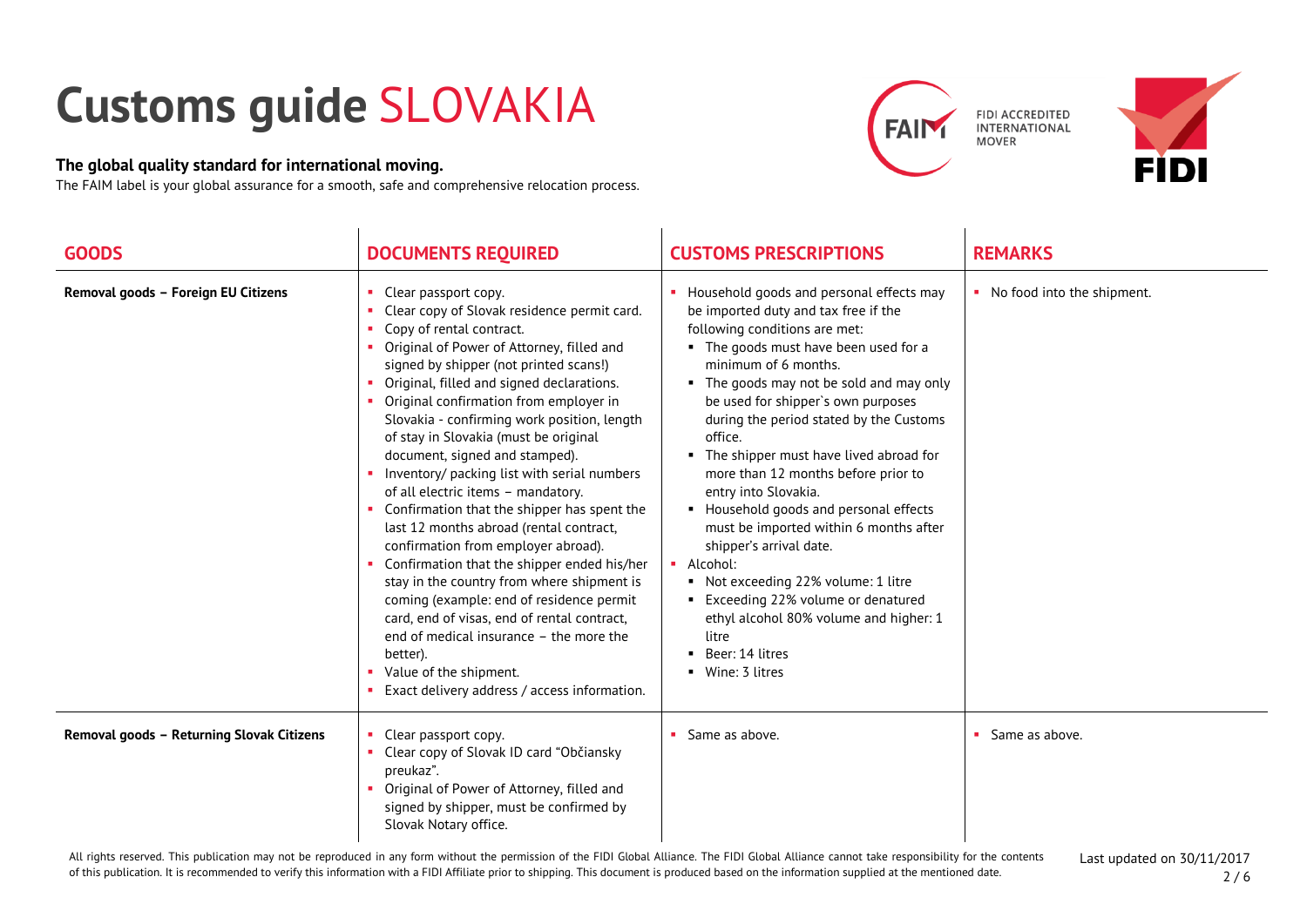| <b>GOODS</b>                    | <b>DOCUMENTS REQUIRED</b>                                                                                                                                                                                                                                                                                                                                                                                                                                                                                                                                                                                                                                                                                                                      | <b>CUSTOMS PRESCRIPTIONS</b> | <b>REMARKS</b>   |
|---------------------------------|------------------------------------------------------------------------------------------------------------------------------------------------------------------------------------------------------------------------------------------------------------------------------------------------------------------------------------------------------------------------------------------------------------------------------------------------------------------------------------------------------------------------------------------------------------------------------------------------------------------------------------------------------------------------------------------------------------------------------------------------|------------------------------|------------------|
|                                 | Original, filled and signed declarations.<br>Confirmation that the shipper has spent the<br>last 12 months abroad (rental contract,<br>confirmation from employer abroad).<br>• Inventory/ packing list with serial numbers<br>of all electric items - mandatory.<br>• Confirmation that the shipper has spent the<br>last 12 months in country from which is<br>coming to Slovakia (rental contract,<br>confirmation from employer abroad).<br>• Confirmation that the shipper ended his/her<br>stay in the country from where shipment is<br>coming (example: end of residence permit<br>card, end of visas, end of rental contract,<br>end of medical insurance).<br>Value of the shipment.<br>Exact delivery address / access information. |                              |                  |
| Removal goods - Non EU Citizens | Clear copy of the passport.<br>Copy of the temporary residence permit<br>card.<br>• Housing contract in Slovak language.<br>• Confirmation of the employment in Slovakia<br>(in original and on the letterhead paper of<br>the company, includes the full name of the<br>shipper, passport number and for how long<br>will the employment last with stamp and<br>signature from the company).<br>• ID card or healthy insurance card or driving<br>licence showing the address from where the<br>client is originally coming.<br>• Packing list with serial numbers of<br>electronics - mandatory!<br>• Original of filled and signed declarations.<br>• Original of power of attorney for customs<br>clearance.                               | • Same as above.             | • Same as above. |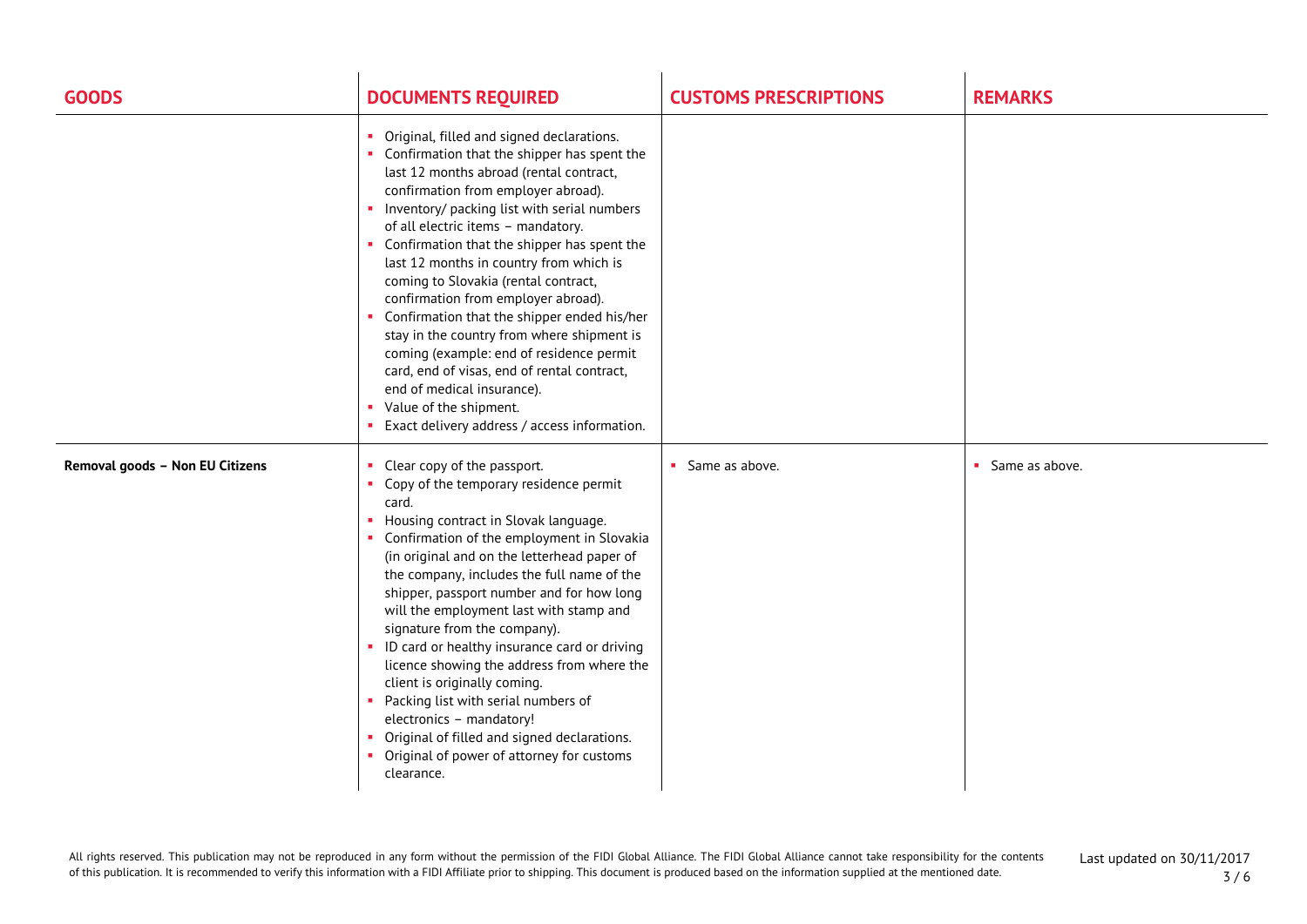| <b>GOODS</b>                                           | <b>DOCUMENTS REQUIRED</b>                                                                                                                                                                                                                                                                                                                                                                                                                                                                                                                                                                                                                                                 | <b>CUSTOMS PRESCRIPTIONS</b>                                                                                                                                                                                                                   | <b>REMARKS</b>             |
|--------------------------------------------------------|---------------------------------------------------------------------------------------------------------------------------------------------------------------------------------------------------------------------------------------------------------------------------------------------------------------------------------------------------------------------------------------------------------------------------------------------------------------------------------------------------------------------------------------------------------------------------------------------------------------------------------------------------------------------------|------------------------------------------------------------------------------------------------------------------------------------------------------------------------------------------------------------------------------------------------|----------------------------|
| Diplomat Removal - Foreign Diplomat                    | Clear copy of diplomatic passport.<br>Clear copy of diplomatic ID card (issued by<br>Ministry of Foreign Affairs in Slovakia).<br>Bordereau in original<br>Original of Power of Attorney, filled and<br>signed by shipper, confirmed by relevant<br>department - Ministry of Foreign Affairs,<br>Embassy.<br>Original, filled and signed declarations.<br>Original confirmation from employer<br>(Embassy, Ministry, Consulate, confirming<br>stay in Slovakia - must be original<br>document, stamped).<br>• Inventory/ packing list with serial numbers<br>of all electric items - mandatory.<br>• Value of the shipment.<br>Exact delivery address/access information. | • Alcohol:<br>Not exceeding 22% volume: 1 litre<br>■ Exceeding 22% volume or denatured<br>ethyl alcohol 80% volume and higher: 1<br>litre<br>Beer: 14 litres<br>■ Wine: 3 litres                                                               | • No food in the shipment. |
| Diplomat Removal - Slovak Returning<br><b>Diplomat</b> | Clear copy of diplomatic passport.<br>Clear copy of diplomatic ID card.<br>Bordereau (original).<br>• Confirmation from Ministry of Foreign Affairs<br>for his mission abroad (original required).<br>Original filled and signed declarations.<br>Original of Power of Attorney, filled and<br>signed by shipper, confirmed by relevant<br>department - embassy/Ministry of Foreign<br>Affairs.<br>Inventory with serial numbers of all electric<br>items - mandatory.<br>• Value of the shipment.                                                                                                                                                                        | Same as above.                                                                                                                                                                                                                                 | • Same as above.           |
| <b>Dangerous items</b>                                 |                                                                                                                                                                                                                                                                                                                                                                                                                                                                                                                                                                                                                                                                           | Explosives (grenades, ammunition,<br>fireworks, toy caps).<br>• Flammable goods (matches, firelighters,<br>certain batteries, soldering iron).<br>Radioactive materials (radioactive medicine).<br>Flammable gas (gas cylinders, lighter fuel, |                            |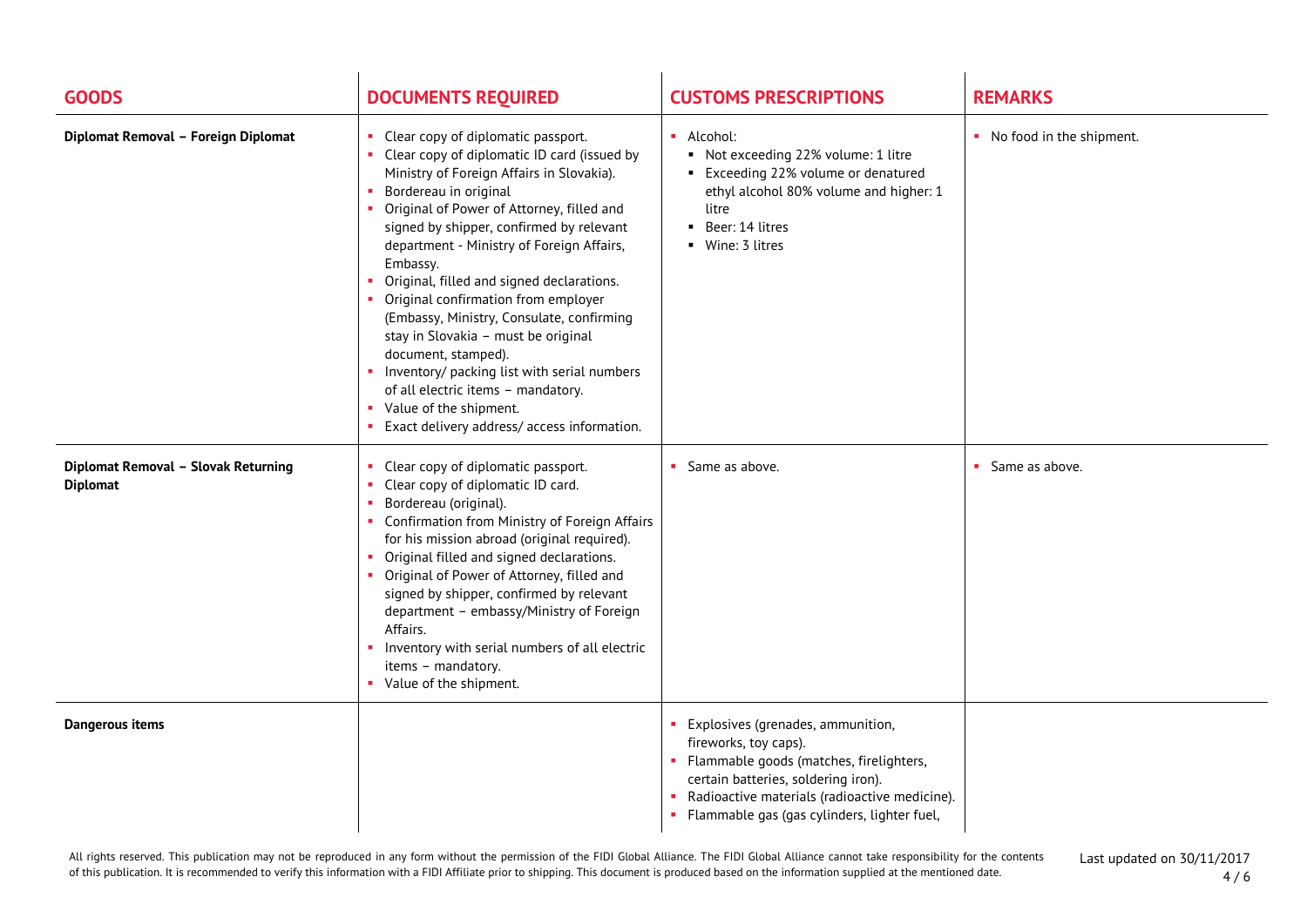| <b>GOODS</b>          | <b>DOCUMENTS REQUIRED</b>                                                                                                                                           | <b>CUSTOMS PRESCRIPTIONS</b>                                                                                                                                                                                                                                                                                                                | <b>REMARKS</b> |
|-----------------------|---------------------------------------------------------------------------------------------------------------------------------------------------------------------|---------------------------------------------------------------------------------------------------------------------------------------------------------------------------------------------------------------------------------------------------------------------------------------------------------------------------------------------|----------------|
|                       |                                                                                                                                                                     | aerosols).<br>Oxidising substances (bleach, chlorine,<br>peroxide).<br>Corrosives instruments containing mercury,<br>acids (thermometer, laptop battery).<br>Flammable liquids (paints, fuel, thinners).<br>Poison (poisons, pesticides).<br>Miscellaneous dangerous goods (dry ice,<br>magnetic objects, diving lamps, ink<br>cartridges). |                |
| <b>Motor vehicles</b> | License/Certificates and Titles of the car.<br>Value of the car / Purchase invoice of the<br>car.<br>All mentioned documents above as per<br>nationality of client. | To be imported taxes/duties free, car must<br>be older than 6 months.                                                                                                                                                                                                                                                                       |                |